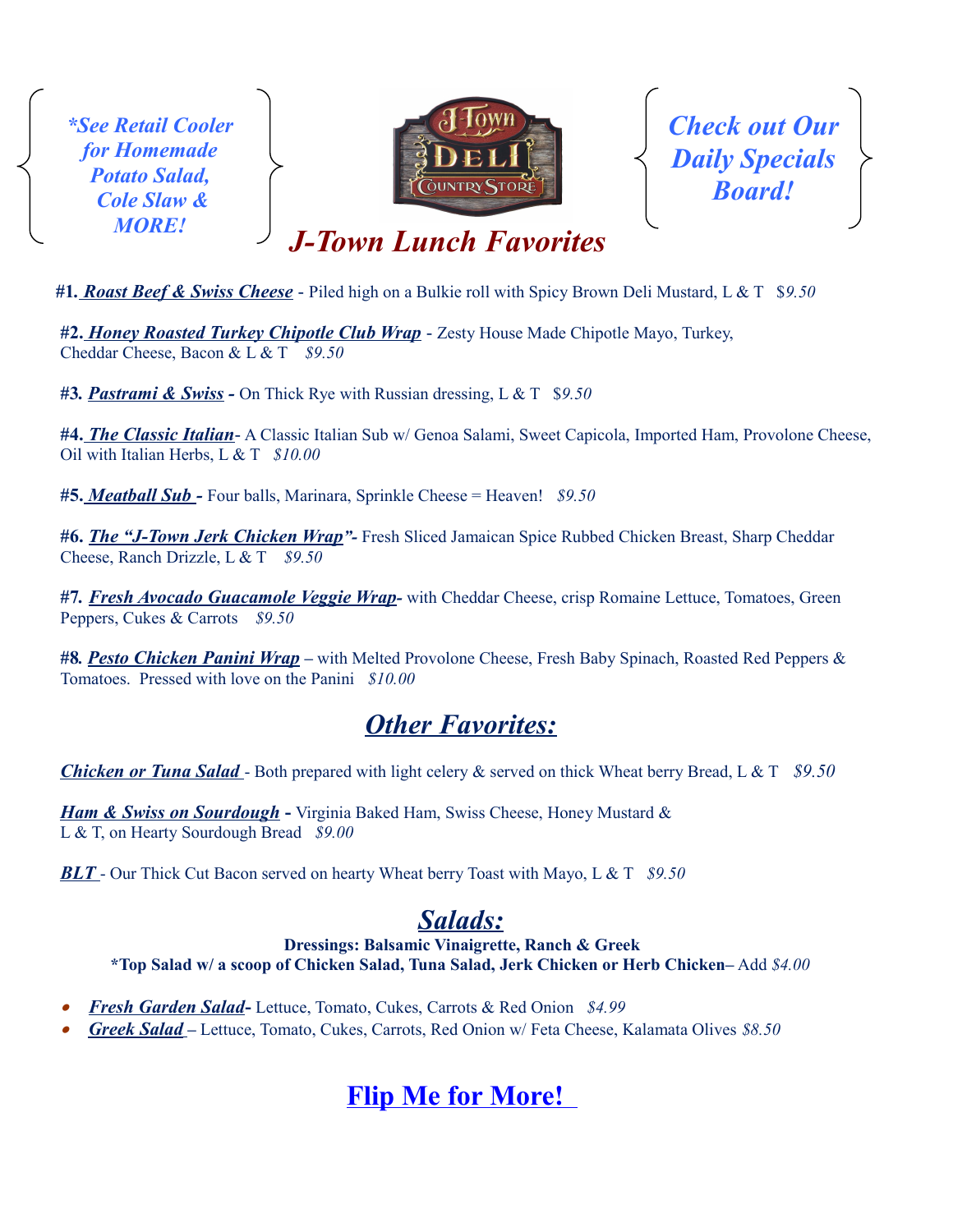## **Flip Me for More!**

## *Kids Favorites*

- $\bullet$ *Cheezie Panini Melt* - with Melted American on Kids Whole-Wheat or White Bread *\$5.99*
- $\bullet$ *PB & J* - on Kids Whole-Wheat or White Bread*\$4.99*
- $\bullet$ *Turkey & American* – on Kids Whole-Wheat Bread or White Bread *\$6.59*
- *Bagel* with Cream Cheese or Butter *\$4.00*

#### *Bread Choices*

Bulkie Roll Sub Roll Wheat-Berry Sourdough Rye Wraps- Plain or Multigrain Kids Wheat or White Gluten Free Option \*

\* We offer a Gluten Free English Muffin or Toast, but please be advised that they are toasted in our standard toaster.

### *The Goods*

All-Natural Turkey Viginia Baked Ham Chicken Salad Tuna Salad Roast Beef Pastrami

### *Cheese Choices*

American Sharp Cheddar Provolone **Swiss** Feta

### *Stuff you can add or not..*

**Lettuce** Tomato Onion Cukes Carrots